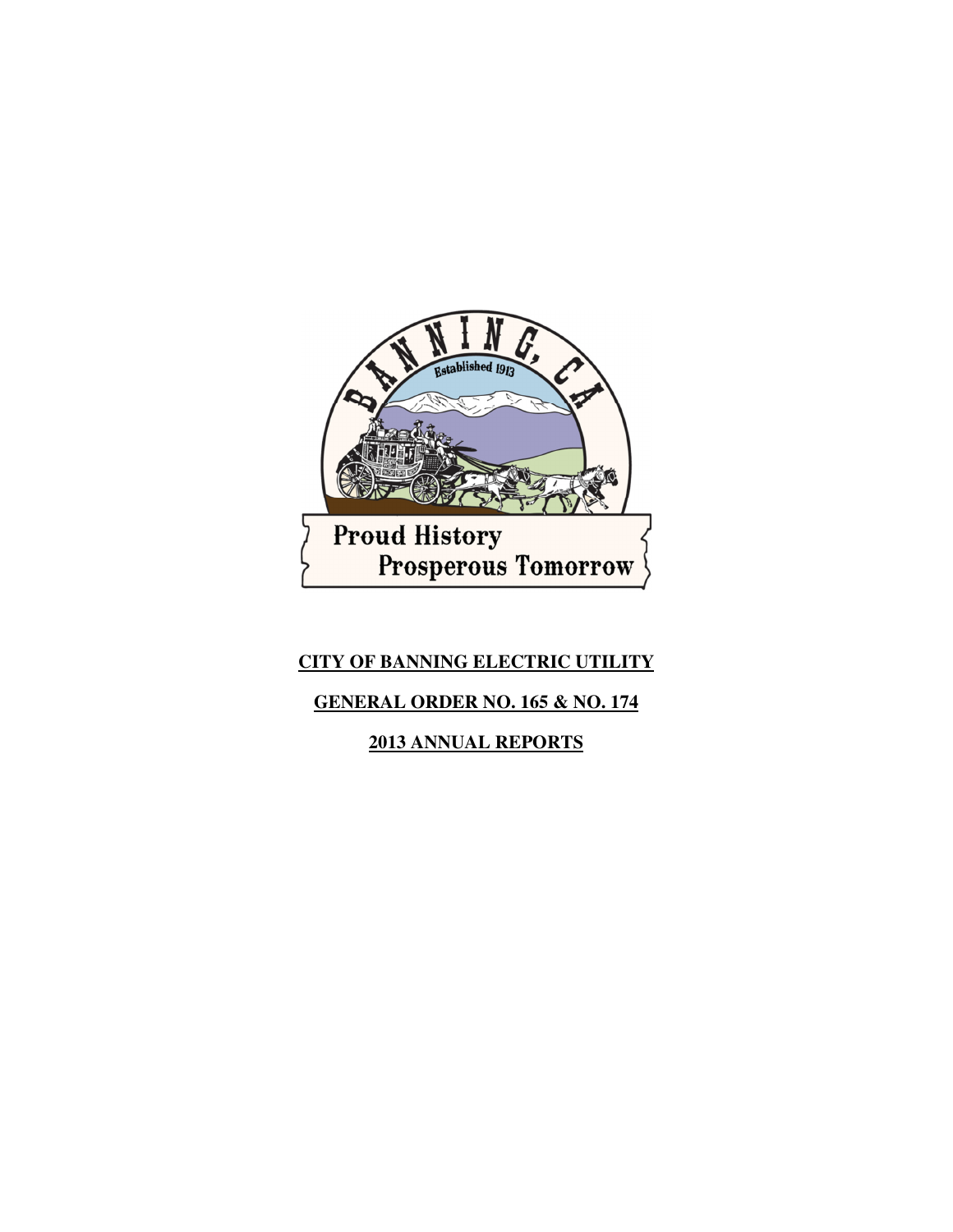#### **CITY OF BANNING ELECTRIC UTILITY 2013 GENERAL ORDER 165 PROGRAM**

In 2013, City of Banning Electric Utility completed 10 circuit patrols, 162 detailed inspections, 0 intrusive wood pole inspections, and 22 corrective actions on facilities that are subject to General Order (G.O.) 165. Please see the table below detailing City of banning Electric's compliance activities.

| <b>Type</b>                 | Inspected   | $%$ of system |
|-----------------------------|-------------|---------------|
| Patrol                      | 10 Circuits | 58%*          |
| <b>Overhead Detailed</b>    | 150         | $12\%*$       |
| <b>Underground Detailed</b> | 59          | $14\%*$       |
| Wood Pole Intrusive         | None        | በ‰            |

## **2013 G.O. 165 Maintenance Summary**

\*Patrols/Inspections are ongoing and scheduled to be completed within the 3-5 year condition cycle. Items which are below the 20% requirement for 5-yr cycle and 33% for 3 year cycle will have additional resources applied to such activity in order to satisfy completion.

 City of Banning plans to revamp its Wood Pole Intrusive Testing program during the 2014-15 fiscal year. Many of the City's poles which are over 10 years in age have received their first intrusive inspection, and City of Banning will have planned intrusive inspections completed through contract services on remaining poles over 10 years of age during the next few years.